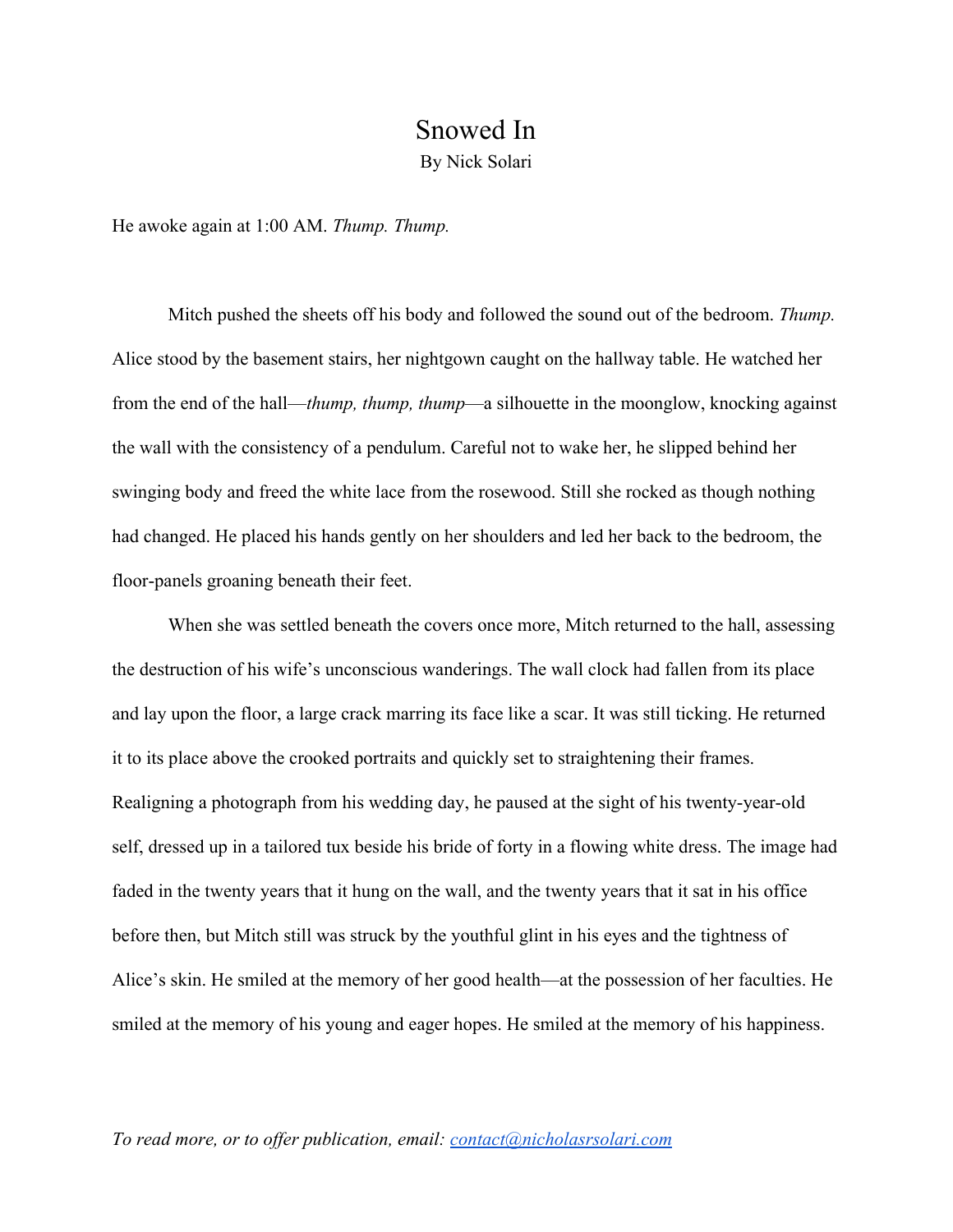Navigating the dark hallway back to his bedroom, Mitch wondered if he felt as his blind wife did, drifting through shadows with outstretched, uncertain hands. The thought lingered until his wonderings became pictures in his head, and the pictures became the dreams of deep and elusive sleep.

In the morning, Mitch stood before the window, where the dawnlight lent the curtains a subtle glow. He had risen before Alice or the dog, as he often did, and was intentional not to disturb them. He pushed the curtains aside and the light of the early morning filled the room. This ritual, which in a distant time would wake Alice, no longer disturbed her sleep. Instead, her chest rose and fell with her shallow breaths, their rhythm uninterrupted. It left Mitch with a sense of guilt—the fact that his unseeing wife gave him sole reign over the dawn—but he savored these moments nonetheless. The new-fallen snow, the pines, the sunrise—they belonged to him.

The pattering of paws in the hallways quickly tore Mitch from his trance. He turned his head reluctantly toward the bedroom door where his husky clawed needily at the oak. Mitch had no desire to walk the dog, or feed the dog, or do whatever it was the dog needed. It seemed to always be needing. Mitch sniffled, becoming suddenly aware of how stuffy it was in the room, how unbearable stuffy and dusty. He returned to the window and fiddled with the latch. The light hadn't woken Alice, but an open window certainly would—the frigid air and the sliding of the frame. Still, it didn't matter. Mitch craved fresh breath. He unlocked the latch and pushed upwards against the glass with flattened palms. It refused him. Again he pushed, leaning into the glass, fogging it up with his panting. It had frozen shut.

## *To read more, or to offer publication, email: [contact@nicholasrsolari.com](mailto:contact@nicholasrsolari.com)*